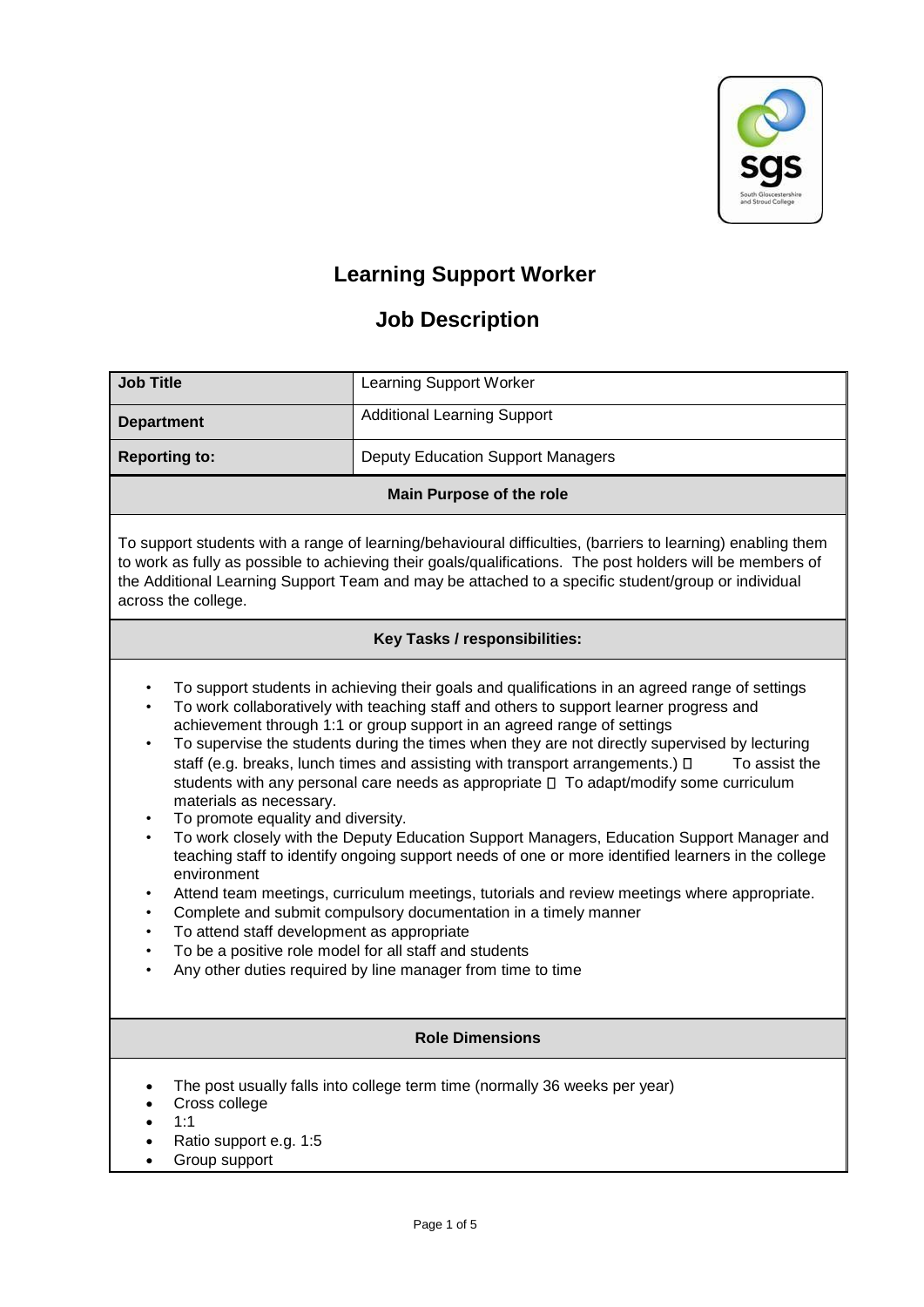| Disability support                                                                                                                                                                                                                                                                                                                 |  |  |  |  |  |
|------------------------------------------------------------------------------------------------------------------------------------------------------------------------------------------------------------------------------------------------------------------------------------------------------------------------------------|--|--|--|--|--|
| <b>Key Interfaces</b>                                                                                                                                                                                                                                                                                                              |  |  |  |  |  |
| <b>Deputy Education Support Manager</b><br>$\bullet$<br><b>Education Support Manager</b><br>$\bullet$<br>Learning Area Managers<br>$\bullet$<br><b>Teaching Staff</b><br>$\bullet$<br>Student/Curriculum Administrators<br>$\bullet$<br><b>Education &amp; Wellbeing Mentors</b><br>$\bullet$                                      |  |  |  |  |  |
| Supporting College Goals and Values - all roles                                                                                                                                                                                                                                                                                    |  |  |  |  |  |
| In addition to the particular requirements and characteristics of individual roles, all people<br>employed by SGS College are expected to actively support the achievement of the College's<br>goals and, at all times, both internally and externally, to behave in a manner consistent with the<br>College's mission and values. |  |  |  |  |  |
| This means:                                                                                                                                                                                                                                                                                                                        |  |  |  |  |  |
| Performing your role and delivering your service in a way that helps the College achieve its<br>$\bullet$<br>strategic objectives and annual development and improvement plans - taking account of<br>available resources and national developments.                                                                               |  |  |  |  |  |
| Promoting the image of the College as one that is committed to the highest standards of delivery<br>and service.                                                                                                                                                                                                                   |  |  |  |  |  |
| Sharing the College's commitment to safeguarding and prioritising the welfare of children, young<br>$\bullet$<br>people and vulnerable adults and demonstrating it in your day to day work.                                                                                                                                        |  |  |  |  |  |
| Sharing and prioritising the effective implementation of the College's Equality and Diversity<br>Policy.                                                                                                                                                                                                                           |  |  |  |  |  |
| Promoting and implementing best practice in Health and Safety,                                                                                                                                                                                                                                                                     |  |  |  |  |  |
| <b>Measurable Performance Standards for this role</b>                                                                                                                                                                                                                                                                              |  |  |  |  |  |
| To support the success and progression rates for learners receiving additional learning support                                                                                                                                                                                                                                    |  |  |  |  |  |
| Level of Disclosure and Barring (DBS) disclosure required                                                                                                                                                                                                                                                                          |  |  |  |  |  |
| Enhanced with barred list checks                                                                                                                                                                                                                                                                                                   |  |  |  |  |  |
| <b>Author and Date</b>                                                                                                                                                                                                                                                                                                             |  |  |  |  |  |
| Emma Vowels July 2017                                                                                                                                                                                                                                                                                                              |  |  |  |  |  |
| <b>Job Evaluation (for HR Completion)</b>                                                                                                                                                                                                                                                                                          |  |  |  |  |  |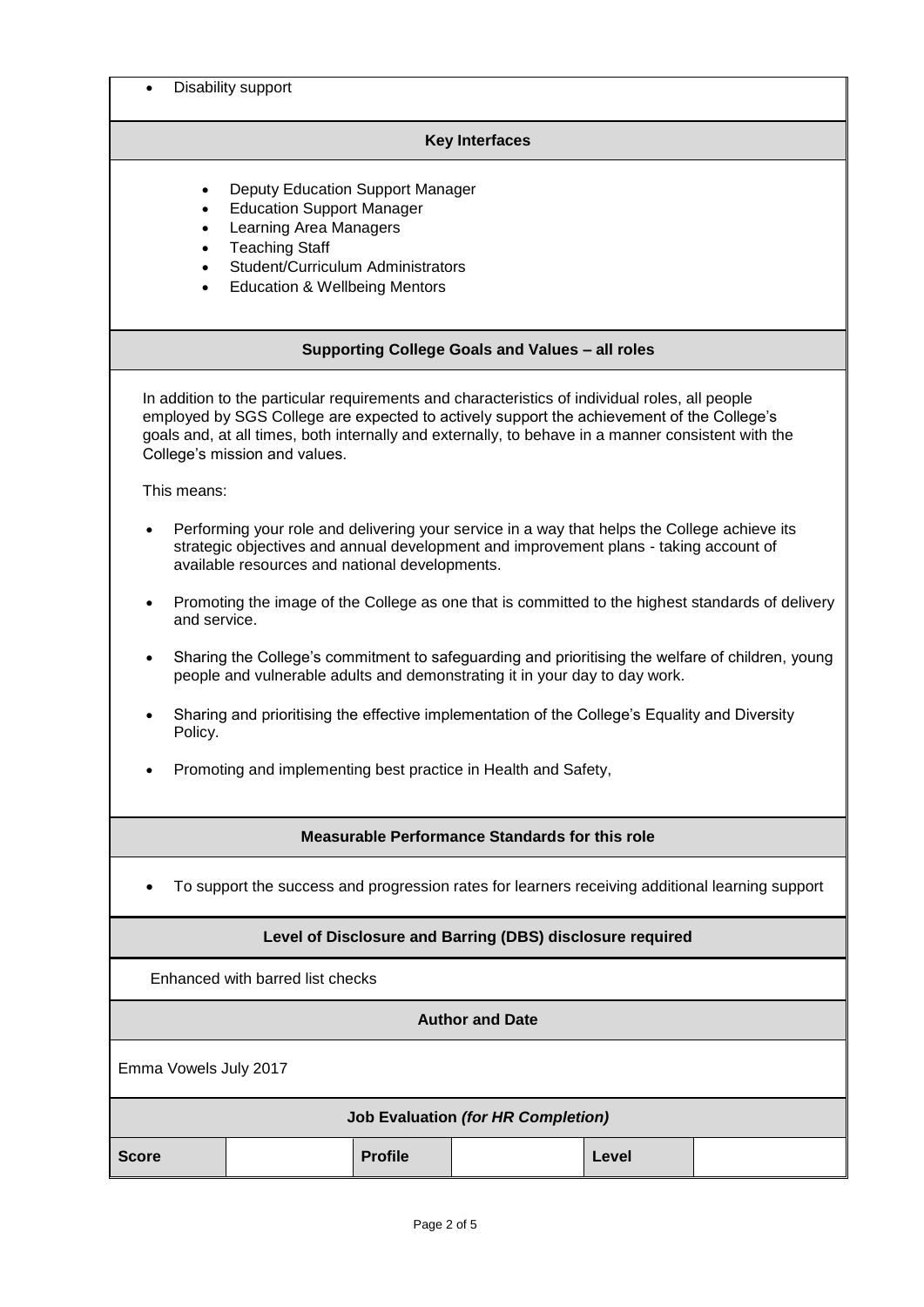As the needs of the College change, so the above job profile, duties and location of the role within the College may be adjusted accordingly.

Where an employee indicates a disability, every effort will be made to make reasonable adjustments. If, however, a certain task proves to be unachievable, job redesign will be given full consideration.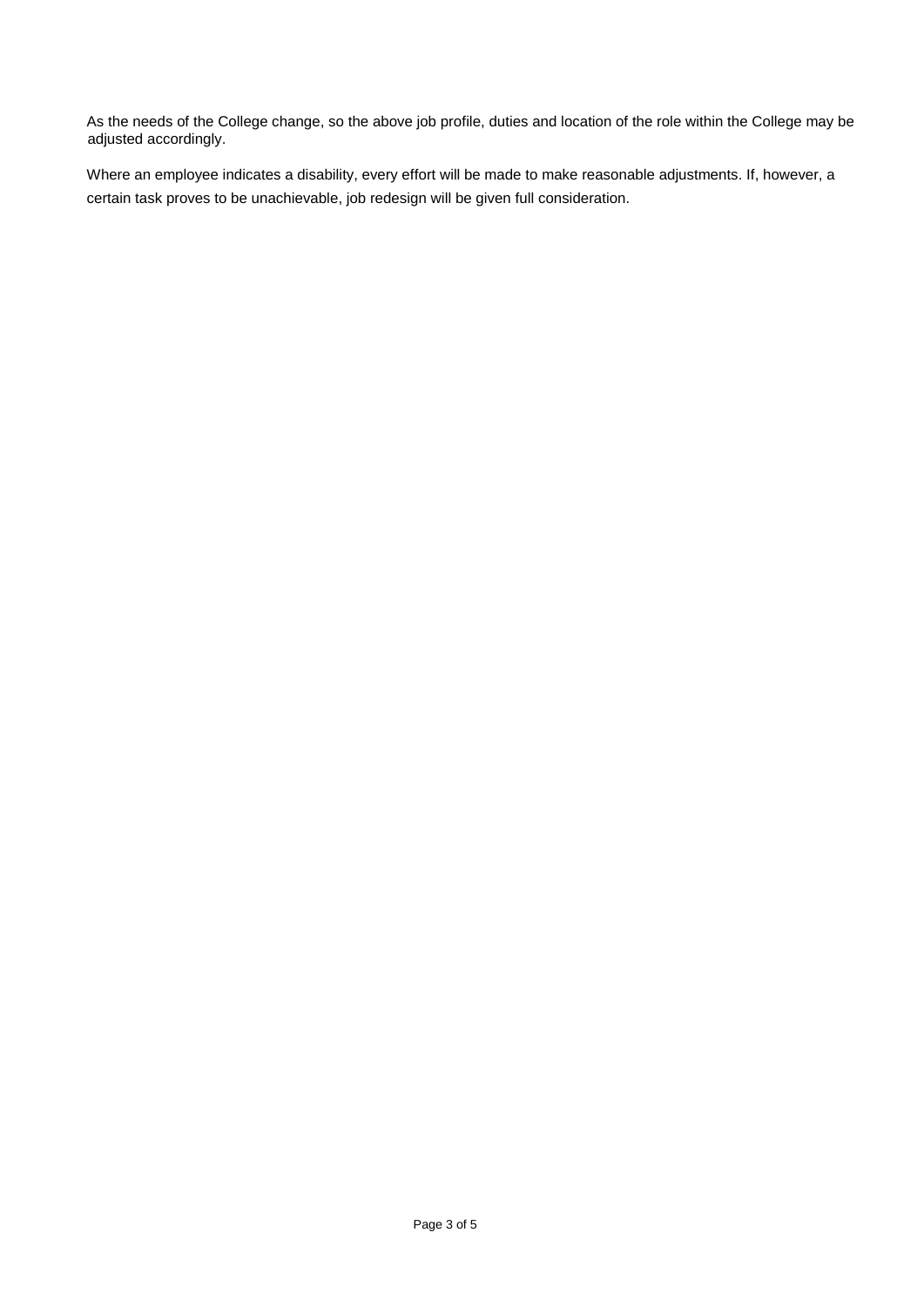## **Person Specification**

# Learning Support Worker



| <b>Criteria</b>                                                                                                                           | <b>Essential</b> | <b>Desirable</b> | <b>Assessed by</b>          |  |  |  |  |
|-------------------------------------------------------------------------------------------------------------------------------------------|------------------|------------------|-----------------------------|--|--|--|--|
| <b>Qualifications and attainments</b>                                                                                                     |                  |                  |                             |  |  |  |  |
| Good standard of general education including<br>Maths and English at GCSE Grade C or above<br>(or equivalent).                            | ✔                |                  | Application form            |  |  |  |  |
| <b>Experience and knowledge</b>                                                                                                           |                  |                  |                             |  |  |  |  |
| Experience of working with young people and/or<br>adults with a range of barriers to learning                                             | ✔                |                  | Application form/ interview |  |  |  |  |
| <b>Skills and abilities</b>                                                                                                               |                  |                  |                             |  |  |  |  |
| Ability to Show initiative                                                                                                                | ✔                |                  | Application form/ interview |  |  |  |  |
| Ability to work as a member of a team                                                                                                     | ✔                |                  | Application form/ interview |  |  |  |  |
| Ability to adapt to different situations and<br>individuals                                                                               |                  |                  | Application form/ interview |  |  |  |  |
| High Level of commitment to improving people's<br>lives through learning                                                                  | ✔                |                  | Application form/ interview |  |  |  |  |
| High levels of personal integrity positivity and to<br>be proactive in responding to the needs of the<br>college students and other staff | ✔                |                  | Application form/ interview |  |  |  |  |
| Values diversity with strong commitment to<br>promoting equality and business excellence                                                  | ✔                |                  | Application form/ interview |  |  |  |  |
| Interest in development and motivation for<br>improved skills                                                                             | ✔                |                  | Application form/ interview |  |  |  |  |
| <b>Criteria</b>                                                                                                                           | <b>Essential</b> | <b>Desirable</b> | <b>Assessed by</b>          |  |  |  |  |